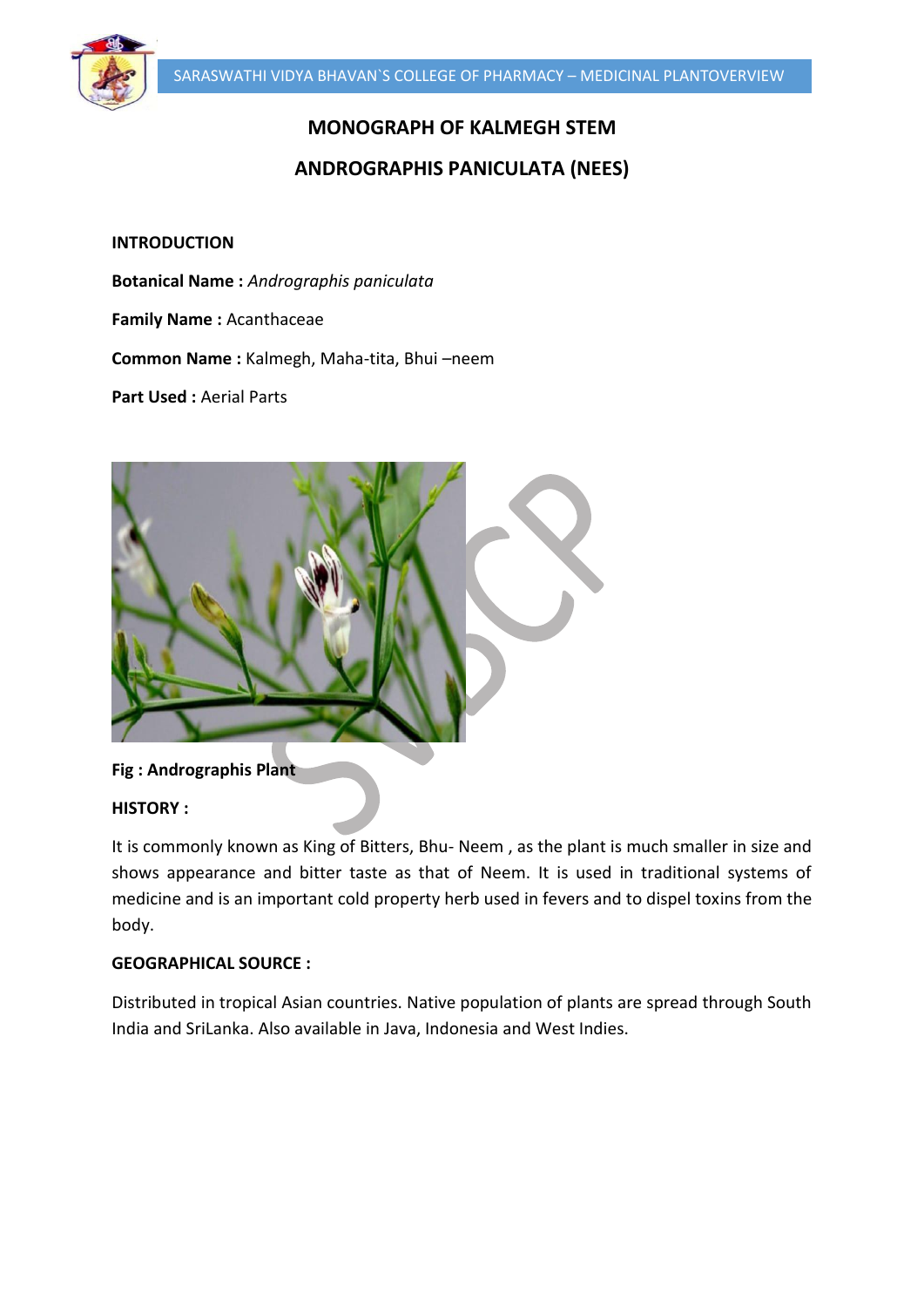

## **CULTIVATION AND COLLECTION :**

In India , the plant is cultivated as rainy season crop. The propogation is through shattered seeds in nature or through broad casting. Any soil having fair amount of organic matter is suitable for commercial cultivation of this crop. With the onset of monsoon, plant grows luxuriantly and starts flowering. The plants at flowering stage (90–120 days after sowing) are cut at the base leaving 10–15cm stem for plant regeneration. About 50–60 days after first harvest, final harvest is performed

## **DESCRIPTION :**

## **MACROSCOPY**

- Root: Tap root, forming secondary and tertiary branching.
- Stem: Quadrangular, smooth and without hairs.
- Leaf shape: lanceolate. Leaf base & apex: acute at both ends

## **MICROSCOPY :**

- Epidermis: Predominant quadrangular stem consisting of Single layer of cubical cells with straight wall, surrounded by cuticle Many glandular (short stalk of single cell) and unicellular (majority) and few multicellular covering trichomes are present. Cystholiths are also present.
- Hypodermis: 3-4 layer of hypodermis made up of chlorenchymatous cells, followed by 5- 6 layers of cortical cells, at all the four angles beneath the epidermis. Cystholiths are present. Calcium oxalate crystals are also present.
- Endodermis: Distinct followed by a single layer of pericycle
- Pericycle: Small and thin walled cells. Some are thick walled and lignified in older stems.
- Secondary phloem: Consists of sieve tubes, companion cells and phloem parenchyma
- Secondary xylem: Consists of lignified trachea, tracheids, fibres and few vessels. Xylem fibres are pitted elongated and moderately thickened.
- Pith: Consists of thin walled, isodiametric cells.



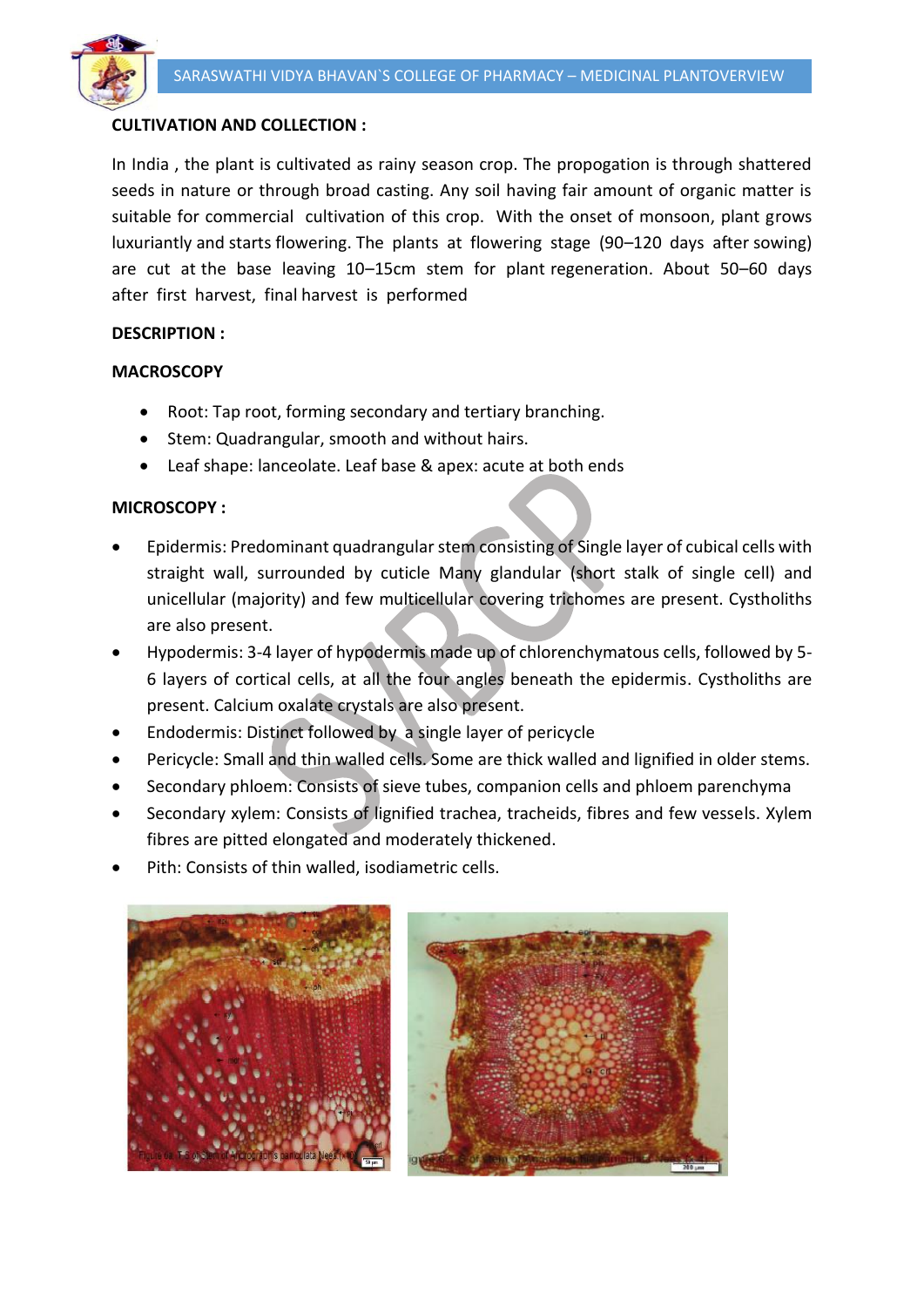



**Figure : Transverse section of** *Andrographis paniculata* 

## **POWDER CHARACTERISTICS**

- Fibres : Acicular, pitted xylem fibres
- Vessels : Lignified with pitted wall and Lignified with spiral wall
- Trichomes : Unicellular
- Stomata : Straight walled polygonal epidermal cells with diacytic stomata



 **Xylem vessels Trichomes** Diacytic stomata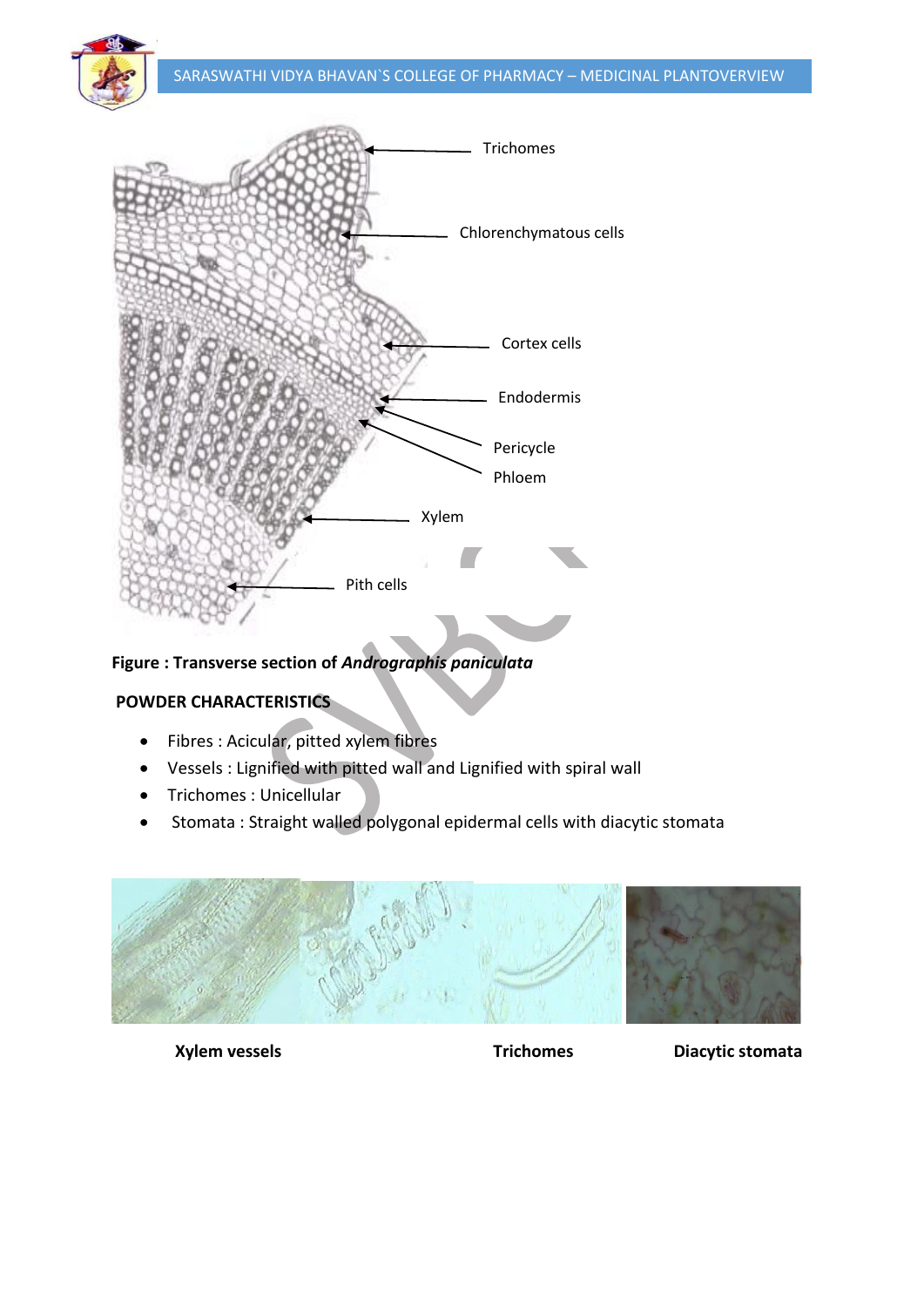

## **CHEMICAL CONSTITUENTS:**

- Diterpene lactone : Andrographolide, 14-deoxy-11-oxoandrographolide, 14-deoxy-11,12- didehydroandrographolide / Andrographolide D, 14-deoxyandrographolide, Neoandrographolide.
- Flavones : Andrograpanin, 5-hydroxy-7,8,2`,3` tetra methoxy flavone
- Xanthones : 1,8-dihydroxy-3,7 dimethoxy xanthone, 4,8- dihydroxy-2,7-dimethoxy xanthone.



## **CHEMICAL TEST :**

Andrographolide on reaction with Dinitrobenzoic acid in alkaline media (KOH) gives yellow to red coluration due to diterpene lactones